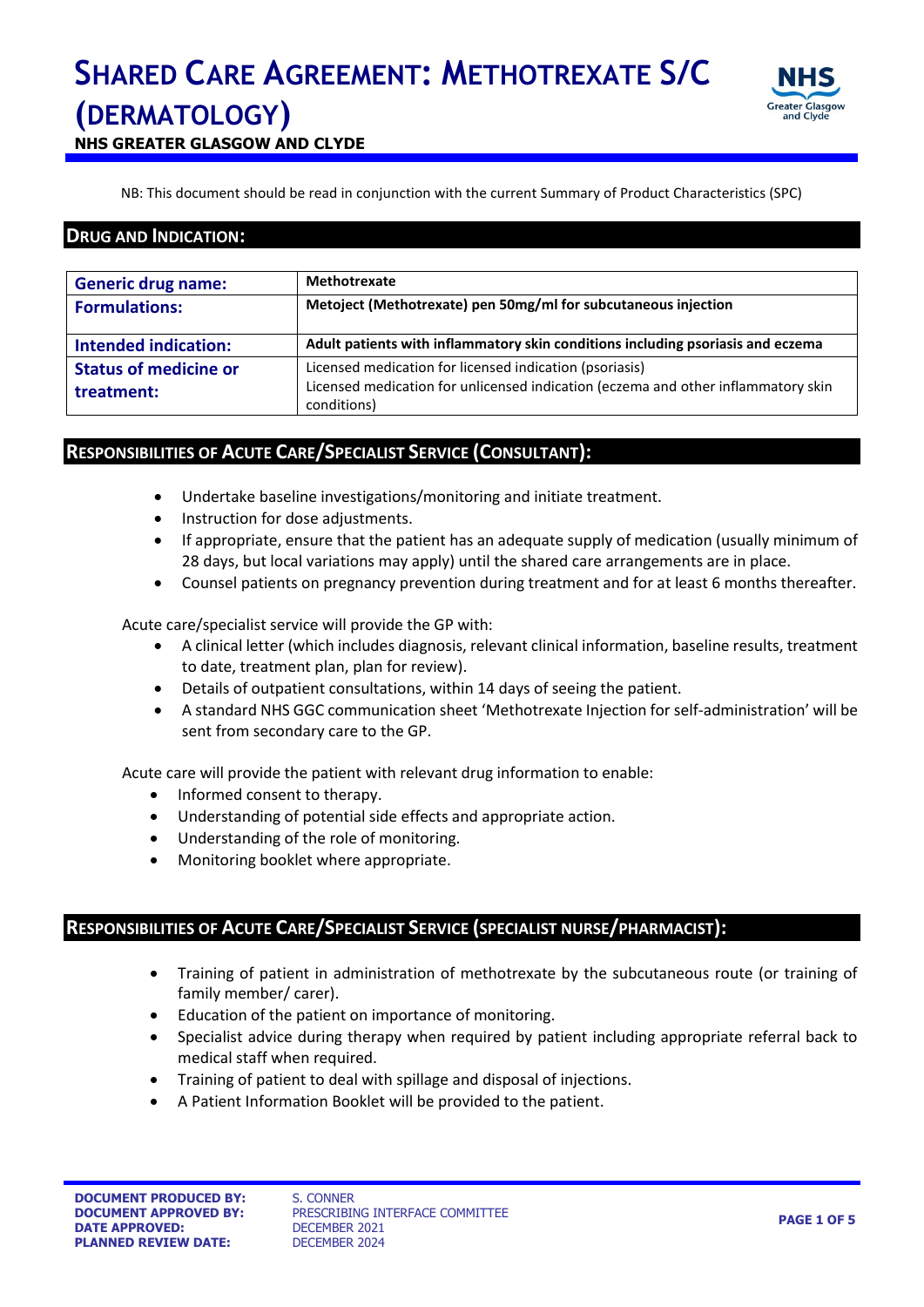

**NHS GREATER GLASGOW AND CLYDE**

### **RESPONSIBILITIES OF PRIMARY CARE (GENERAL PRACTITIONER):**

- To monitor and prescribe in collaboration with the specialist according to this agreement.
- To ensure that the monitoring and dosage record is kept up to date.
- Symptoms or results are appropriately actioned, recorded and communicated to acute care when necessary.
- Provision of near-patient testing is in accordance with the service outline of the GMS contract.

### **RESPONSIBILITIES OF PATIENT:**

- To attend hospital and GP clinic appointments and bring monitoring booklet (if issued).
- Failure to attend appointments will result in medication being stopped.
- To report adverse effects to their specialist or GP.

### **ADDITIONAL RESPONSIBILITIES:**

Any serious reaction to an established drug should be reported to the CHM.

### **CAUTIONS:**

- Renal Impairment.
- Hepatic Impairment.
- Patients with third distribution space (e.g. pleural effusions, ascites).
- Acute infections withhold methotrexate until resolved.

### **CONTRAINDICATIONS:**

### **Relative**

- Liver insufficiency.
- Alcohol abuse.
- Pre-existing blood dyscrasias (Note anaemia and lymphopenia is not uncommon in this patient group and may not exclude the patient from treatment).
- Ulcers of the oral cavity or active gastrointestinal ulcer disease*.* (Many patients have a history of ulceration due to methotrexate, both s/c and oral or gastrointestinal ulcer disease, due to NSAID use – this may not exclude them from treatment or may require increased folic acid dosages – see Undesirable Effects).

#### **Absolute**

- Hypersensitivity to methotrexate.
- Serious acute or chronic infection (e.g. TB, HIV or other immunodeficiency syndromes).
- Pregnancy and breast feeding.
- Concurrent vaccination with live vaccines.
- Severe renal insufficiency (Creatinine Clearance less than 20ml/min).

| <b>TYPICAL DOSAGE REGIMENS:</b>      |                                                                      |  |
|--------------------------------------|----------------------------------------------------------------------|--|
| <b>Route of administration:</b>      | Subcutaneous injection                                               |  |
| <b>Recommended starting dose:</b>    | Will vary- starting doses 5-15mg once weekly                         |  |
| <b>Titration of dose:</b>            | Titrated in increments of 2.5-5mg to achieve target dose, dose to be |  |
|                                      | adjusted at intervals of at least 1 week                             |  |
| <b>Maximum dose:</b>                 | 25 <sub>mg</sub> weekly                                              |  |
| <b>Adjunctive treatment regimen:</b> | Folic acid should be prescribed for all patients, the most common    |  |
|                                      | regimes are 5mg once a week (typically 3-4 days after methotrexate)  |  |
|                                      | or 5mg six days per week excluding the day of methotrexate.          |  |

**PRESCRIBING INTERFACE COMMITTEE**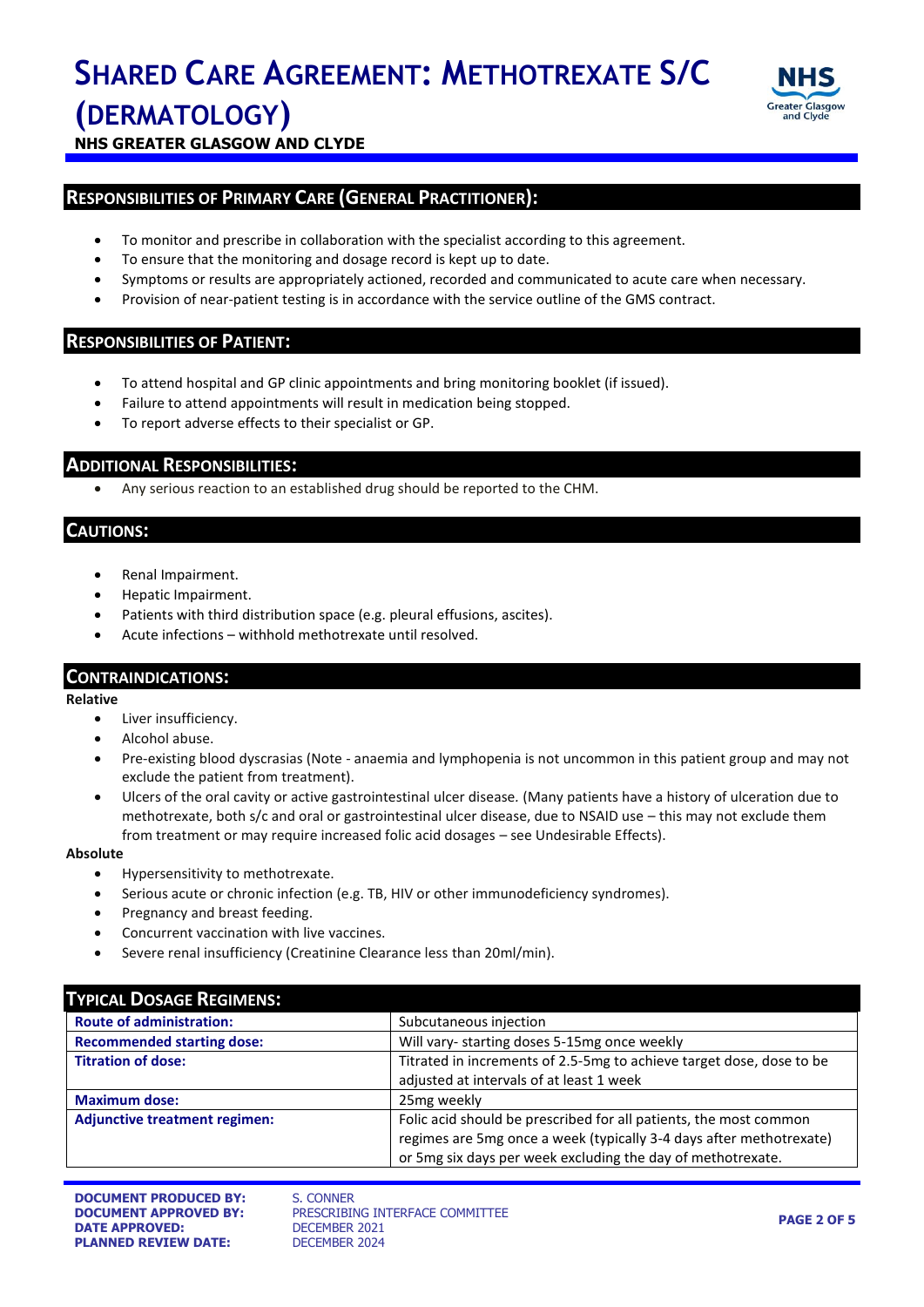

**NHS GREATER GLASGOW AND CLYDE**

| Conditions requiring dose adjustment: | Renal impairment |  |
|---------------------------------------|------------------|--|
| Usual response time:                  | 6-12 weeks       |  |
| <b>Duration of treatment</b>          | Indefinite       |  |

**All dose adjustments will be done in acute care unless directions have been specified in a medical letter to the GP.**

### **SIGNIFICANT DRUG INTERACTIONS:**

- Trimethoprim avoid increased risk of haematological toxicity.
- Co-trimoxazole avoid increased risk of haematological toxicity.
- NSAID's avoid over the counter medications (use with prescribed NSAID's safe if methotrexate for above indications monitored correctly).
- Clozapine avoid increased risk of agranulocytosis.
- Ciclosporin risk of toxicity when given with methotrexate.
- Leflunomide risk of toxicity when given with methotrexate monthly monitoring required.
- Probenecid excretion of methotrexate reduced.
- Acitretin plasma concentration of methotrexate increased and increased risk of liver toxicity.
- Cisplatin Increased pulmonary toxicity.
- Pyrimethamine antifolate activity of methotrexate increased.

Please note this list is not exhaustive, for further details of drug interactions, see BNF or Summary of Product Characteristics.

### **UNDESIRABLE EFFECTS:**

- The following list should not be considered exhaustive. For further documented ADRs and details of likelihood etc, see Summary of Product Characteristics or BNF.
- Methotrexate has been shown to be teratogenic to humans. In women of child-bearing age, any existing pregnancy must be excluded with certainty by taking appropriate measures, e.g. pregnancy test, prior to initiating therapy. Patients of a sexually mature age (women and men) must use effective contraception during treatment with methotrexate and at least 6 months thereafter.

| <b>ADR</b> details<br>(where possible indicate if common, rare<br>or serious) | <b>Management of ADR</b>                                                                                                                                                                                   |
|-------------------------------------------------------------------------------|------------------------------------------------------------------------------------------------------------------------------------------------------------------------------------------------------------|
| Nausea – very common                                                          | Use of antiemetics where necessary, discuss with specialist team                                                                                                                                           |
| Stomatitis - very common<br>Oral Ulcers - common                              | Prophylactic folic acid 5mg should be given up to 6 times per week (avoid on<br>day of methotrexate) discuss with specialist team if occurs                                                                |
| Elevated transaminases - very common                                          | If ALT, AST >100u/L then withhold and discuss with specialist team.                                                                                                                                        |
| Thrombocytopenia, leucopenia, anaemia,<br>eosinophilia                        | If WCC <3.5x10 <sup>9</sup> /L or Neutrophils <1.6x10 <sup>9</sup> /L or Platelets <140x10 <sup>9</sup> /L or<br>unexplained eosinophilia > $0.5x109/L$ then withhold and discuss with specialist<br>team. |
| <b>MCV</b>                                                                    | If MCV >105fl then withhold and discuss with specialist team.                                                                                                                                              |
| Dyspnoea – new or increasing or dry<br>cough                                  | Withhold and discuss urgently with specialist team                                                                                                                                                         |
| Severe sore throat or abnormal bruising                                       | Immediate FBC and withhold until result of FBC available                                                                                                                                                   |

PRESCRIBING INTERFACE COMMITTEE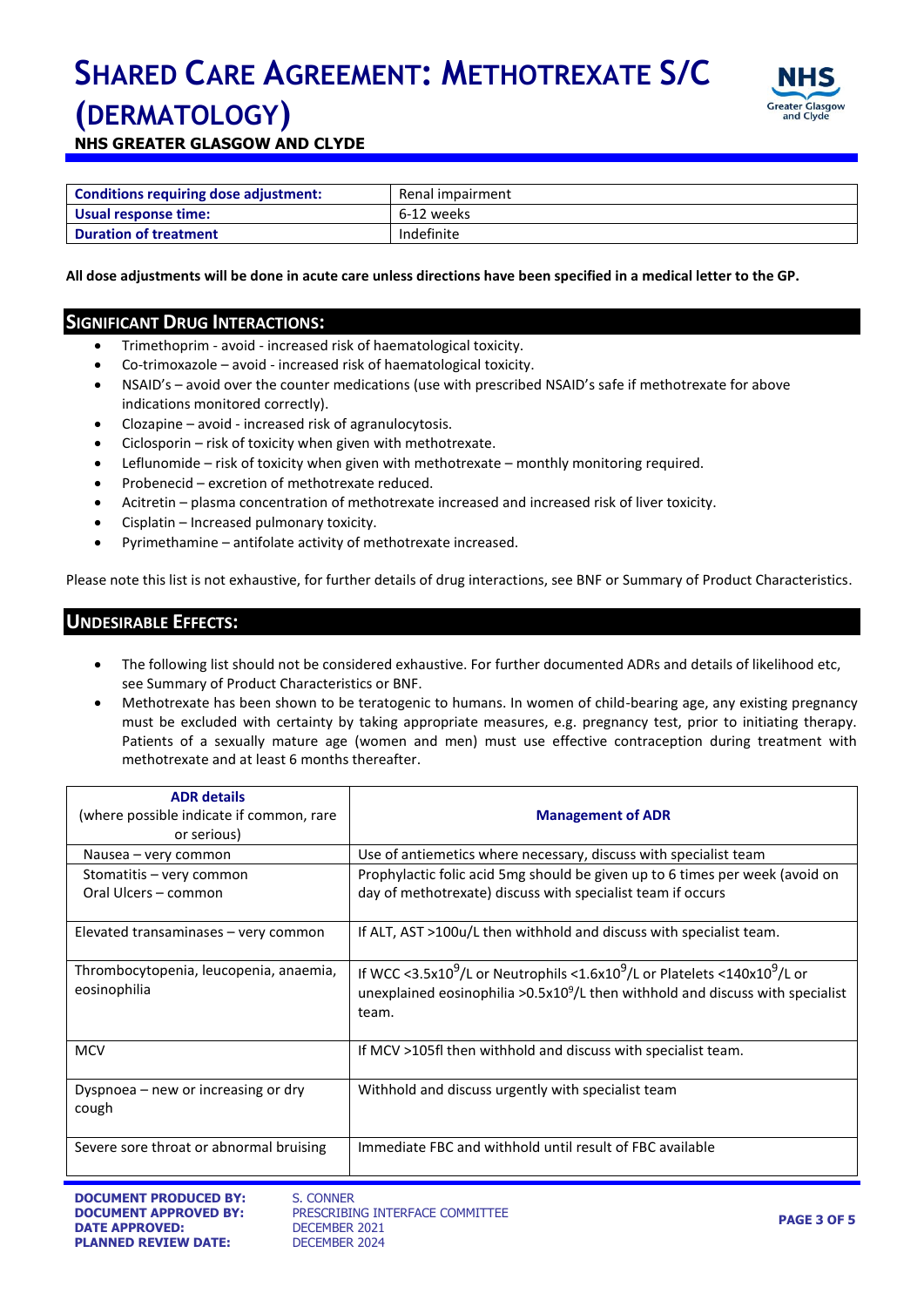

**NHS GREATER GLASGOW AND CLYDE**

### **BASELINE INVESTIGATIONS:**

Baseline investigation should have been completed for the initiation of oral methotrexate. If patient has not been on oral methotrexate then :-

- FBC, U&E's, LFT's and CXR (unless previous CXR within 6 months).
- Pulmonary function tests in selected patients.

### **MONITORING (PRIMARY CARE):**

| The following monitoring is to be undertaken in Primary Care |                                                                                                                                                                                                                                                                                    |                                                                                                        |                                                                                                                                                                                                                          |
|--------------------------------------------------------------|------------------------------------------------------------------------------------------------------------------------------------------------------------------------------------------------------------------------------------------------------------------------------------|--------------------------------------------------------------------------------------------------------|--------------------------------------------------------------------------------------------------------------------------------------------------------------------------------------------------------------------------|
| <b>Monitoring Parameters</b>                                 | <b>Frequency</b>                                                                                                                                                                                                                                                                   | <b>Laboratory results</b>                                                                              | <b>Action to be taken</b>                                                                                                                                                                                                |
| <b>FBC</b>                                                   | 2 weekly until<br>dose stable for 6<br>weeks then<br>when on stable<br>$dose$ – monthly<br>for 3 months<br>then thereafter<br>at least every 12<br>weeks.<br>For dose<br>$adjustments - 2$<br>weekly until<br>dose stable for 6<br>weeks then<br>revert to<br>previous<br>schedule | <b>WCC</b><br><b>Neutrophils</b><br>Platelets<br>Eosinophils<br><b>MCV</b>                             | WCC < 3.5x10 <sup>9</sup> /L<br>Neutrophils<1.6x10 <sup>9</sup> /L<br>Platelets<140x10 <sup>9</sup> /L<br>Unexplained eosinophilia -eosinophils $>0.5x10^9/L$<br>MCV>105fl<br>Withhold and discuss with specialist team. |
| U&Es                                                         | As above                                                                                                                                                                                                                                                                           | Mild to moderate<br>Creatinine increased<br>by >30% in one year,<br>or eGFR decreased to<br>$50ml/min$ | Withhold and discuss with specialist team. Please<br>weigh patient and report weight when seeking<br>advice for accurate calculation of creatinine<br>clearance.                                                         |
| <b>LFTs</b>                                                  | As above                                                                                                                                                                                                                                                                           | <b>ALT</b><br><b>AST</b><br>Albumin                                                                    | ALT, AST >100u/L<br>Unexplained drop in albumin <30g/L without<br>active disease<br>Withhold and discuss with specialist team                                                                                            |

If on concomitant leflunomide treatment then monthly monitoring required. In certain circumstances, such as a pandemic, this monitoring schedule may be altered as per local or national guidance to allow less frequent monitoring. See modified covid NPT [here.](https://www.nhsggc.org.uk/media/259856/modified-npt-monitoring-during-covid-19.docx)

### **MONITORING (ACUTE SECTOR):**

The following monitoring is to be undertaken in Acute Care

| <b>Monitoring Parameters</b> | <b>Frequency</b>            | Laboratory results | <b>Action to be taken</b>                 |
|------------------------------|-----------------------------|--------------------|-------------------------------------------|
| Review of primary care       | Dependent on                | FBC, LFT's, U+E's  | May include dosage reduction, withholding |
| monitoring                   | stage of therapy            |                    | or cessation of therapy.                  |
|                              |                             |                    |                                           |
| BAGULIELE BRABUAER BV        | $C$ $C$ $C$ $B$ $B$ $F$ $D$ |                    |                                           |

**DOCUMENT PRODUCED BY:** S. CONNER<br>**DOCUMENT APPROVED BY:** PRESCRIBI **DATE APPROVED:** DECEMBER 2021 **PLANNED REVIEW DATE:** DECEMBER 2024

PRESCRIBING INTERFACE COMMITTEE